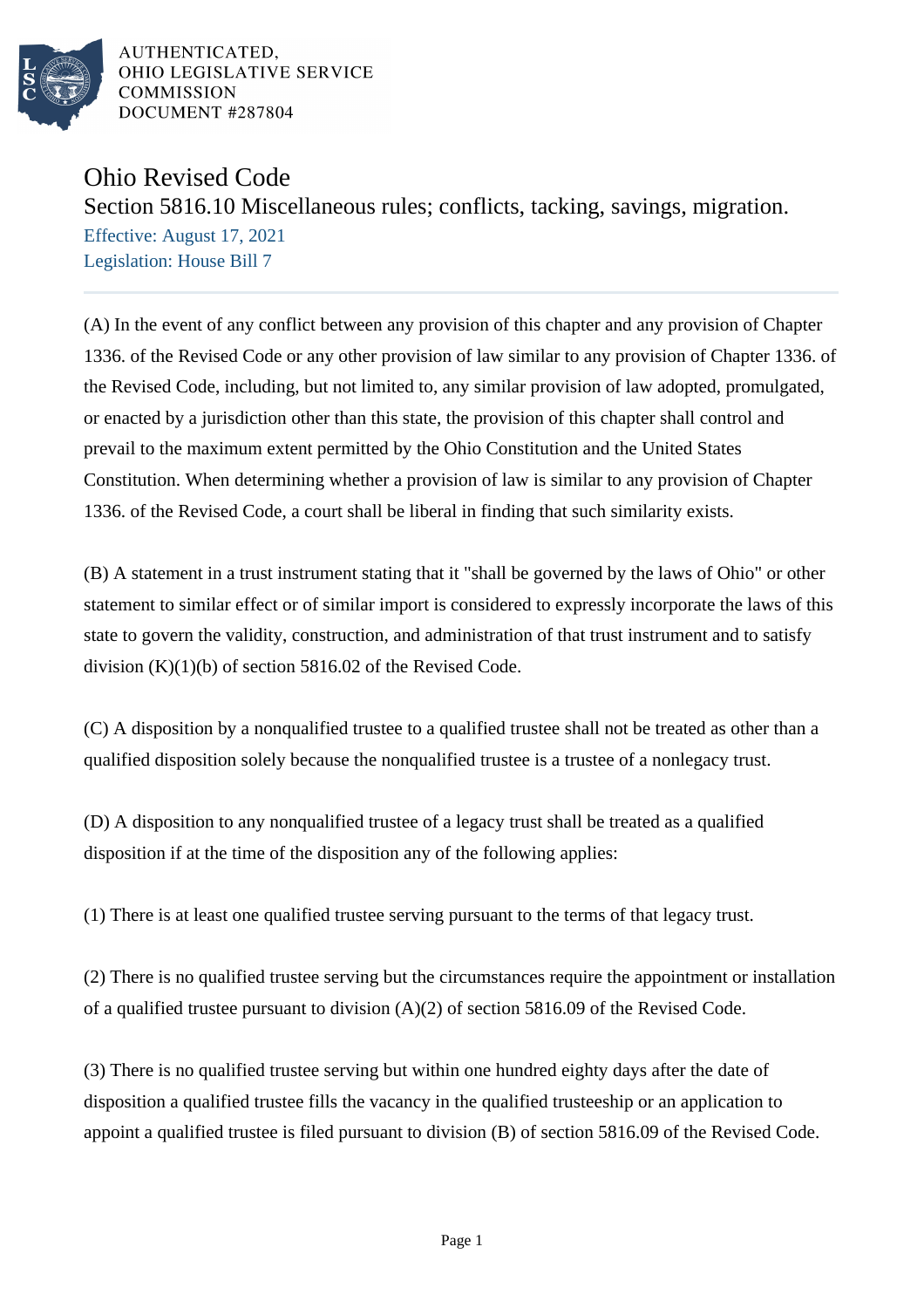

AUTHENTICATED, OHIO LEGISLATIVE SERVICE **COMMISSION** DOCUMENT #287804

(E) If a disposition is made by a trustee of a nonlegacy trust to a trustee of a legacy trust, both of the following apply:

(1) Except to the extent expressly stated otherwise by the terms of that disposition, the disposition shall be considered a qualified disposition for the benefit of all of the persons who are the beneficiaries of both the nonlegacy trust and the legacy trust.

(2) The date of the disposition to the legacy trust shall be considered to be the date on which the property that was part of the nonlegacy trust was first continuously subject to any law of a jurisdiction other than this state that is similar to this chapter. When applying division  $(E)(2)$  of this section, a court shall be liberal in finding that such continuity and similarity exist.

(F) A legacy trust may contain any terms or conditions that provide for changes in or to the place of administration, situs, governing law, trustees or advisors, or the terms or conditions of the legacy trust or for other changes permitted by law.

(G) Any valid lien attaching to property before a disposition of that property to a trustee of a legacy trust shall survive the disposition, and the trustee shall take title to the property subject to the valid lien and subject to any agreements that created or perfected the valid lien. Nothing in this chapter shall be construed to authorize any disposition that is prohibited by the terms of any agreements, notes, guaranties, mortgages, indentures, instruments, undertakings, or other documents. In the event of any conflict between this division and any other provision of this chapter, this division shall control.

(H) To the maximum extent permitted by the Ohio Constitution and the United States Constitution, the courts of this state shall exercise jurisdiction over any legacy trust, any legacy trust matter, or any qualified disposition and shall adjudicate any case or controversy brought before them regarding, arising out of, or related to, any legacy trust, any legacy trust matter, or any qualified disposition if that case or controversy is otherwise within the subject matter jurisdiction of the court. Subject to the Ohio Constitution and the United States Constitution, no court of this state shall dismiss or otherwise decline to adjudicate any case or controversy described in this division on the ground that a court of another jurisdiction has acquired or may acquire proper jurisdiction over, or may provide proper venue for, that case or controversy or the parties to the case or controversy. Nothing in this division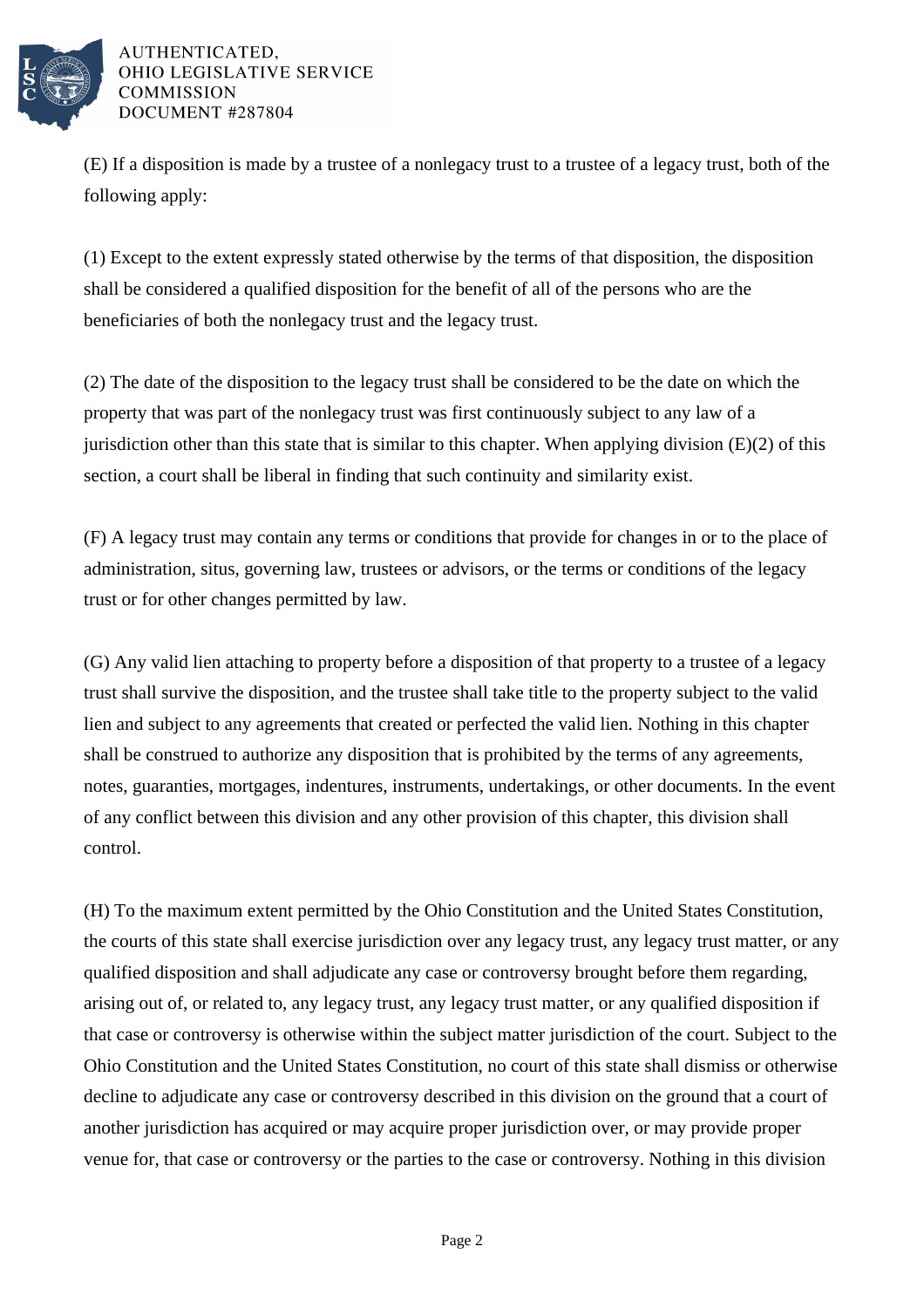

AUTHENTICATED. OHIO LEGISLATIVE SERVICE **COMMISSION** DOCUMENT #287804

shall be construed to do either of the following:

(1) Prohibit a transfer or other reassignment of any case or controversy from one court of this state to another court of this state;

(2) Expand or limit the subject matter jurisdiction of any court of this state.

(I)(1) If any disposition is made by a trustee of a legacy trust, referred to in division (I) of this section as the "first legacy trust," to a trustee of a second legacy trust, referred to in division (I) of this section as the "second legacy trust," whether pursuant to section 5808.18 of the Revised Code or any other applicable law, then all of the following apply to any property involved in such disposition:

(a) Except to the extent expressly stated otherwise by the terms of that disposition, the disposition shall be considered a qualified disposition for the benefit of all persons who are the beneficiaries of both the first legacy trust and the second legacy trust.

(b) An item of property shall be treated as having been transferred to a trustee of the second legacy trust on the earlier of any of the following:

(i) The date of the original qualified disposition of the item to a trustee of the first legacy trust;

(ii) If, before being held by the trustee of the first legacy trust, the item previously was held by a trustee of a predecessor legacy trust, or by one or more trustees of a consecutive and uninterrupted series of predecessor legacy trusts, then the date of the original qualified disposition to the first trustee to hold that item as part of any such predecessor legacy trust;

(iii) If, before being held by the trustee of the first legacy trust, that item was held by a trustee of a nonlegacy trust referred to in division (E)(2) of this section, then the date determined pursuant to that division;

(iv) The earliest date determined by any combination of divisions  $(I)(1)(b)(i)$  to (iii) of this section.

(2) For purposes of division  $(I)(1)(b)$  of this section, any reference to an item of property shall